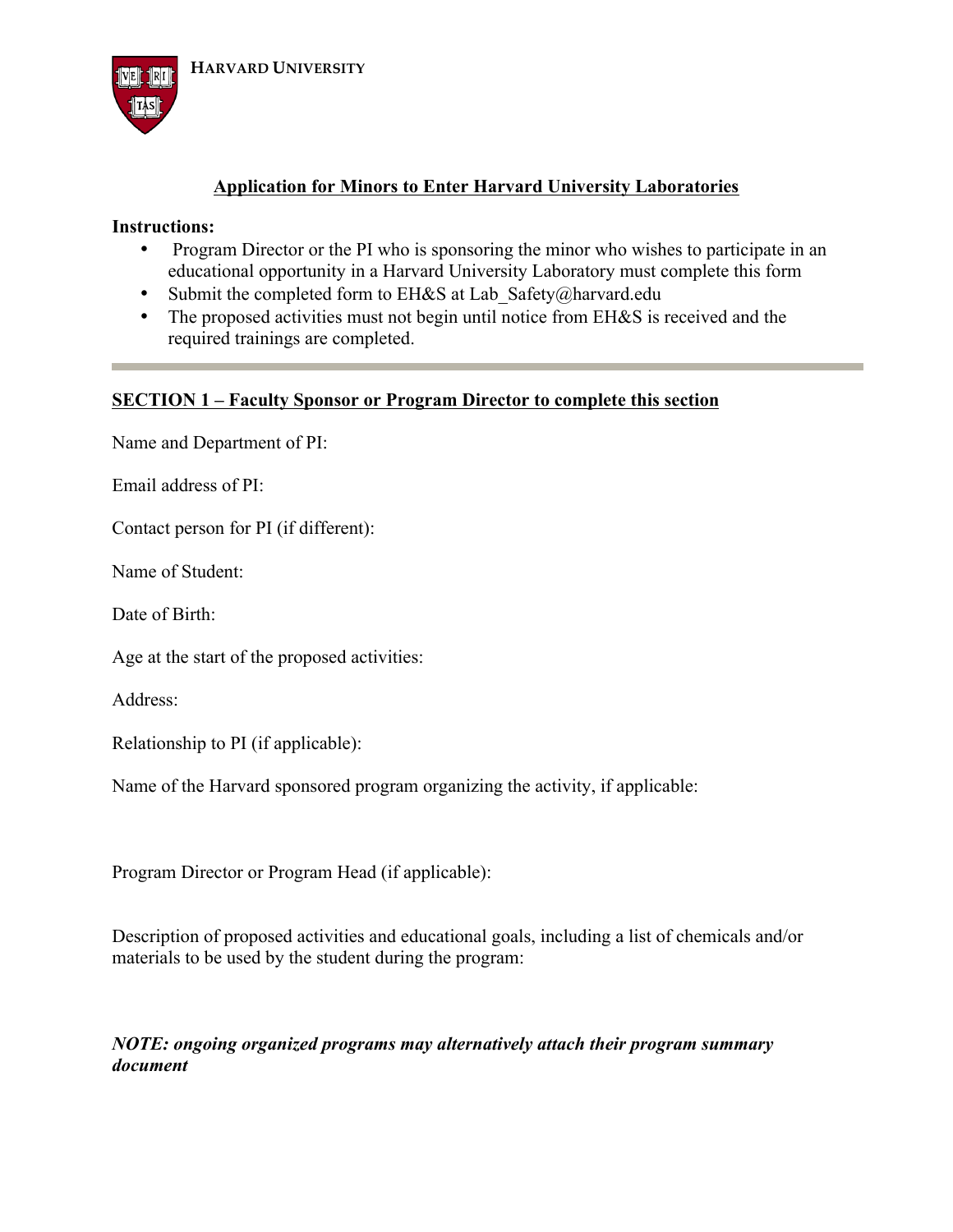

**HARVARD UNIVERSITY** 

Do the proposed activities involve any of the following? *Please answer all.*



Yes No Hazardous Materials/activities (i.e. infectious materials, radioactive material, hazardous chemical) : (If Yes, please specify):



No Human Subjects

Yes No Laboratory Animals

Location and description of the laboratory where the educational experience will take place:

Building: Room:

Proposed stipend (if any): Proposed start/end dates:

Person responsible for day-to-day lab supervision:

Supervisory plan for lab activities:

*NOTE: Please include a description of the controls that will help to ensure the safety of the student (e.g., observation only, lab-specific and task-specific training to be provided, personal protective equipment, fume hood, biosafety cabinet).*

Person responsible for ensuring that all training is complete before lab activity begins:

I certify that I have reviewed and will comply with the Minors in Lab policy and will follow all policies and procedures related to the student's participation in the proposed educational activities. I have received a copy of the parental consent form signed by the student's parent or legal guardian. I understand that I will keep this document on file for at least 2 years, and will make it available for review upon request.